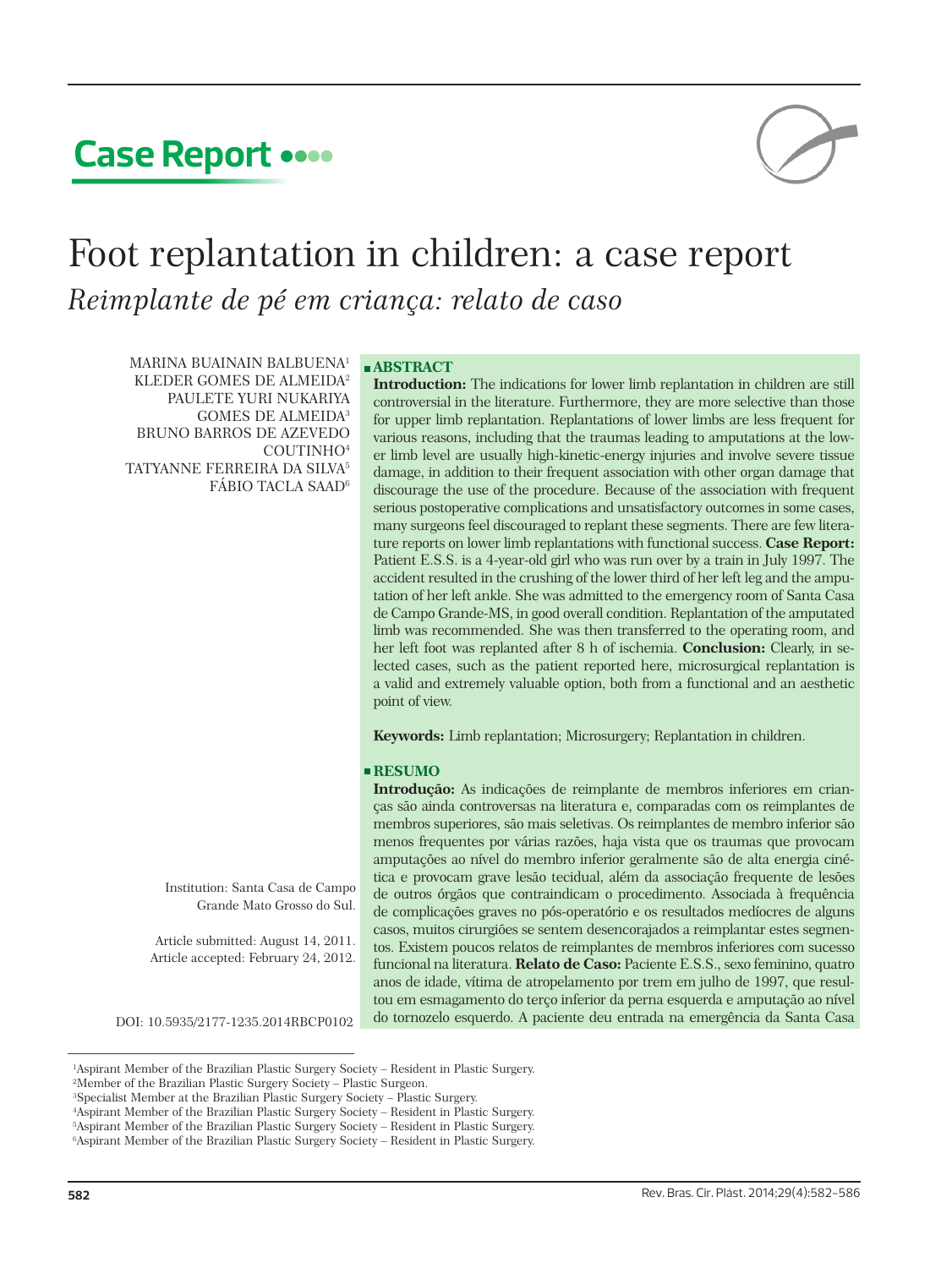de Campo Grande-MS, apresentando boas condições gerais, sendo indicado o reimplante do membro amputado. Foi então transferida à sala de operação (S.O) S.O, e após oito horas de isquemia foi reimplantado o pé esquerdo. **Conclusão:** Fica claro que em casos selecionados, como o da paciente acima, o reimplante microcirúrgico é uma opção válida e extremamente valiosa, não só do ponto de vista funcional, mas estético.

**Descritores:** Reimplante de membros; Microcirurgia; Reimplante em crianças.

## **INTRODUCTION**

The indications for lower limb replantation in children are still controversial in the literature. Furthermore, they are more selective than those for upper limb replantation. Replantations of lower limbs are less frequent for various reasons, including that the traumas leading to amputations at the lower limb level are usually high-kinetic-energy injuries and involve severe tissue damage, in addition to their frequent association with other organ damage that discourage the use of the procedure. Because of the association with frequent serious postoperative complications and unsatisfactory outcomes in some cases, many surgeons feel discouraged to replant these segments $1-6$ .

There are few literature reports on replants of the lower limbs with functional success. Usui et al. $^{\rm 3}$  reported the successful replantation of a leg on a 4-year-old patient who, after 4 years of surgery, showed an excellent functional outcome.

Morrison et al.<sup>4</sup> state that lower-limb replantation is less suitable because of the poor quality of nerve regeneration and the quality of prosthesis in the lower limb.

The survival and success of the replant are dependent on several factors, including the duration of ischemia; associated lesions; appropriate surgical technique with debridement of the extremities, bone shortening, osteosynthesis, myotendinous repair, arteriovenous anastomoses, and microneurorraphy with or without grafts or the help of a magnifying glass, microscope, or appropriate microsurgical material; as well as the presence of a multidisciplinary team and relevant support in the intensive care unit<sup> $1-6$ </sup>.

## **OBJECTIVE**

The goal of replantation should be, primarily, to restore the function of the extremity, and, secondarily, to restore the limb's appearance. The foot's sensitivity is critical for providing proprioception and to prevent the formation of pressure ulcers.

#### **CASE REPORT**

Patient E.S.S. is a 4-year-old girl who was run over by a train in July 1997. The accident resulted in the crushing of the lower third of her left leg and the amputation of her left ankle (Figure 1), but with good retro foot conditions.



**Figure 1.** Left foot, amputated at the level of the ankle joint.

She was admitted to the emergency room of Santa Casa de Campo Grande-MS, in good overall condition. Replantation of the amputated limb was recommended. She was then transferred to the operating room, and, after 8h of ischemia, her left foot was replanted by using the following procedure:

**1.** Debridement of all devitalized tissues;

**2.** Individualization of all viable structures;

**3.** Bone shortening of about 8cm;

**4.** Tibial-tarsal arthrodesis;

**5.** Tenorrhaphy of the Achilles tendon and the flexor digitorum longus;

**6.** Tenorrhaphy of the extensor digitorum longus and extensor hallucis longus;

**7.** Arteriovenous microanastomosis of the anterior tibial and posterior tibial;

**8.** Microneurorraphy of the deep peroneal nerve and posterior tibia.

The patient developed perfusion of the amputated segment; however, she presented partial necrosis of the skin on the side of the leg (Figure 2), which was debrided and grafted with partial skin of the thigh on the 15th day after surgery. She was discharged after 22 days of hospitalization and followed at Plastic Surgery and Orthopedics clinic.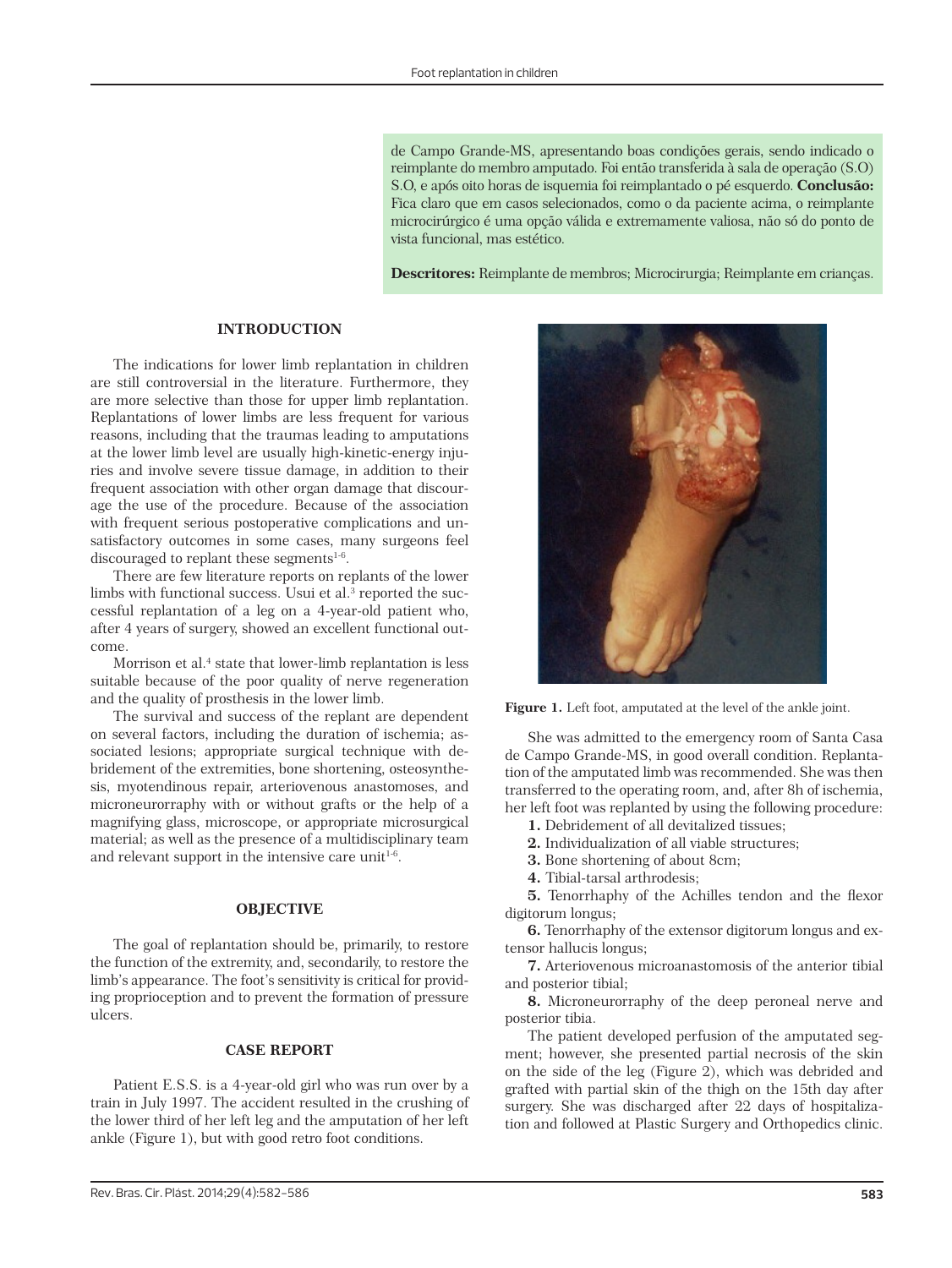Gradual improvement of the sensitivity of the plantar region was observed, and 8 months after the replantation, plantar sensitivity returned completely, except in the calcaneal region due to healing by secondary intention in this region at the time of fixation of the transdermal bone. After 3 months, she could extend the hallux, and by 6 months she was able to walk with the aid of an orthopedic boot. She remained under orthopedic care and was submitted in July 1999 to bone transport with limb lengthening by using the Ilizarov method (Figure 3), with a gain of about 3cm.



**Figure 2.** The replanted foot at the immediate postoperative period, demonstrating good perfusion.



Figure 3. Elongation of the limb by using the Ilizarov method.



**Figure 4.** Atrophy on all muscles of the left lower limb.

She presented with a decrease in foot length due to a lesion in the tibial-tarsal bone growth site, compared with the contralateral foot. Moreover, the anterior-posterior muscles of the leg developed atrophy because of the lack of a suitable therapeutic follow-up. She was able to perform discrete flexion-extension of the fingers.

She currently presents atrophy on all muscles of the left lower limb (Figure 4), with loss of muscle due to lack of use (Table 1), and a shortening of about 3cm in relation to the contralateral limb.

# **Table 1.** Loss of muscle due to lack of use.

| Right lower limb                          | Left lower limb                          |
|-------------------------------------------|------------------------------------------|
| Right ankle, 21.5 cm                      | Left ankle, 22 cm                        |
| Right calf, 35.5 cm                       | Left calf. 29 cm                         |
| Middle third of the right<br>thigh, 50 cm | Middle third of the left thigh,<br>49 cm |

# **Table 2.** Pedal and tibial pulses.

| Right antefoot, 1cm     | Left antefoot, null    |
|-------------------------|------------------------|
| Medial right foot, 1 cm | Medial left foot, 3 cm |
| Right heel, 1 cm        | Left heel, 2 cm        |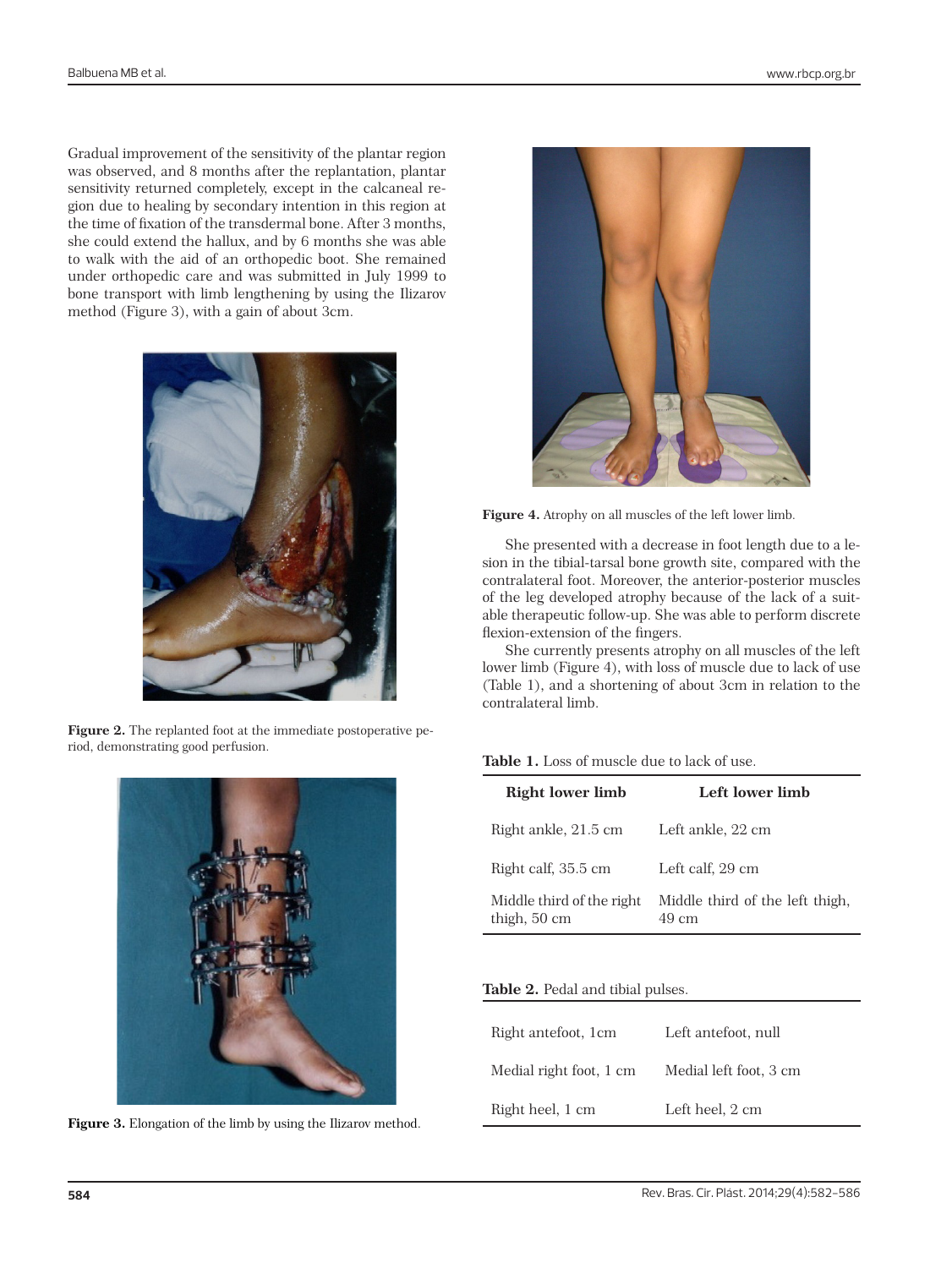## **DISCUSSION**

According to an arterial Doppler echo of the left leg, the patient presented patent distal arteries and two-phase flow (low resistance).

Very few reports have been published about successful foot replantations in children at the articular level. This procedure has few indications because of the severity of the trauma; the main criteria include age, overall condition, ischemia time, type and extent of tissue damage, and associated amputations. The modified Mangled Extremity Scoring System (MESS) scale (Table 3) can be used in emergency situations, to aid in the surgical decision to perform replantation. According to the scoring system, the present patient had 6 points in total. As she is young, she was in good general condition with good conservation of the segment; she received 4 points for ischemia duration, 1 point for the presence of complex fracture without serious infection, and 1 point for presenting partial skin necrosis.

Sensitivity was restored as expected but with a slight decrease in the calcaneal region due to scarring.

Priority was given to performing tenorrhaphy on the flexor and extensor musculature to maintain opponency and stabilization of the functioning joints.

Deep posterior tibial and peroneal microneurorraphy was performed to preserve the sensitivity of the first digital space and recover the driving force of the short extensor digitorum and plantar sensitivity, respectively.

# **Table 3.** Modified MESS scale scoring system.

| <b>Scoring System</b>                   |                                                  |                                                                          |                                                                                     |                                                         |                                                    |  |  |
|-----------------------------------------|--------------------------------------------------|--------------------------------------------------------------------------|-------------------------------------------------------------------------------------|---------------------------------------------------------|----------------------------------------------------|--|--|
| Age (years)                             |                                                  |                                                                          | >50                                                                                 | 30-50                                                   | $30$                                               |  |  |
| <b>Score</b>                            |                                                  |                                                                          | $\mathbf{2}$                                                                        | Systematic disease,                                     | $\mathbf{0}$                                       |  |  |
| <b>General terms</b><br><b>Score</b>    |                                                  | Shock                                                                    | diabetes, hypertension,                                                             | Good condition                                          |                                                    |  |  |
|                                         |                                                  | 4                                                                        | heart problems                                                                      | $\overline{0}$                                          |                                                    |  |  |
|                                         |                                                  |                                                                          |                                                                                     |                                                         | $\leq$ 3 h cold                                    |  |  |
|                                         |                                                  |                                                                          | $\geq 6$ cold                                                                       | 3-6 h - cold<br>$\mathbf 2$                             | $\Omega$                                           |  |  |
| Ischemia time<br><b>Score</b>           |                                                  |                                                                          | $\leq 4$<br>hot<br>4                                                                |                                                         |                                                    |  |  |
| <b>Local conditions</b><br><b>Score</b> |                                                  |                                                                          | Severe bone<br>infection,<br>bone loss<br>$\overline{2}$                            | Complex fractures<br>without severe infec-<br>tion<br>1 | Clean lesions without<br>bone cracking<br>$\Omega$ |  |  |
| Soft tissue<br><b>Score</b>             | Serious le-<br>sions of the<br>tibial nerve<br>4 | Skin loss<br>and severe<br>musculo-<br>tendinous<br>compro-<br>mise<br>3 | Severe skin<br>problems but<br>with good<br>muscle con-<br>dition<br>$\overline{2}$ | Partial skin<br>necrosis<br>1                           | Good condition<br>$\Omega$                         |  |  |

≥8, no recommendation for replantation;

6–7, possible replantation – barely functional outcome;

≤5, recommendation for replantation.

Shortening was corrected through the use of a boot without compromising ambulation.

According to the Chen criteria (Chart 1) for replanted lower limbs, the patient, after 14 years of development, is in stage III because she can carry out light work and use a compensation jump, as well as presents sensitivity reduction but without pressure ulcers, demonstrating that the procedure performed had a good functional outcome.